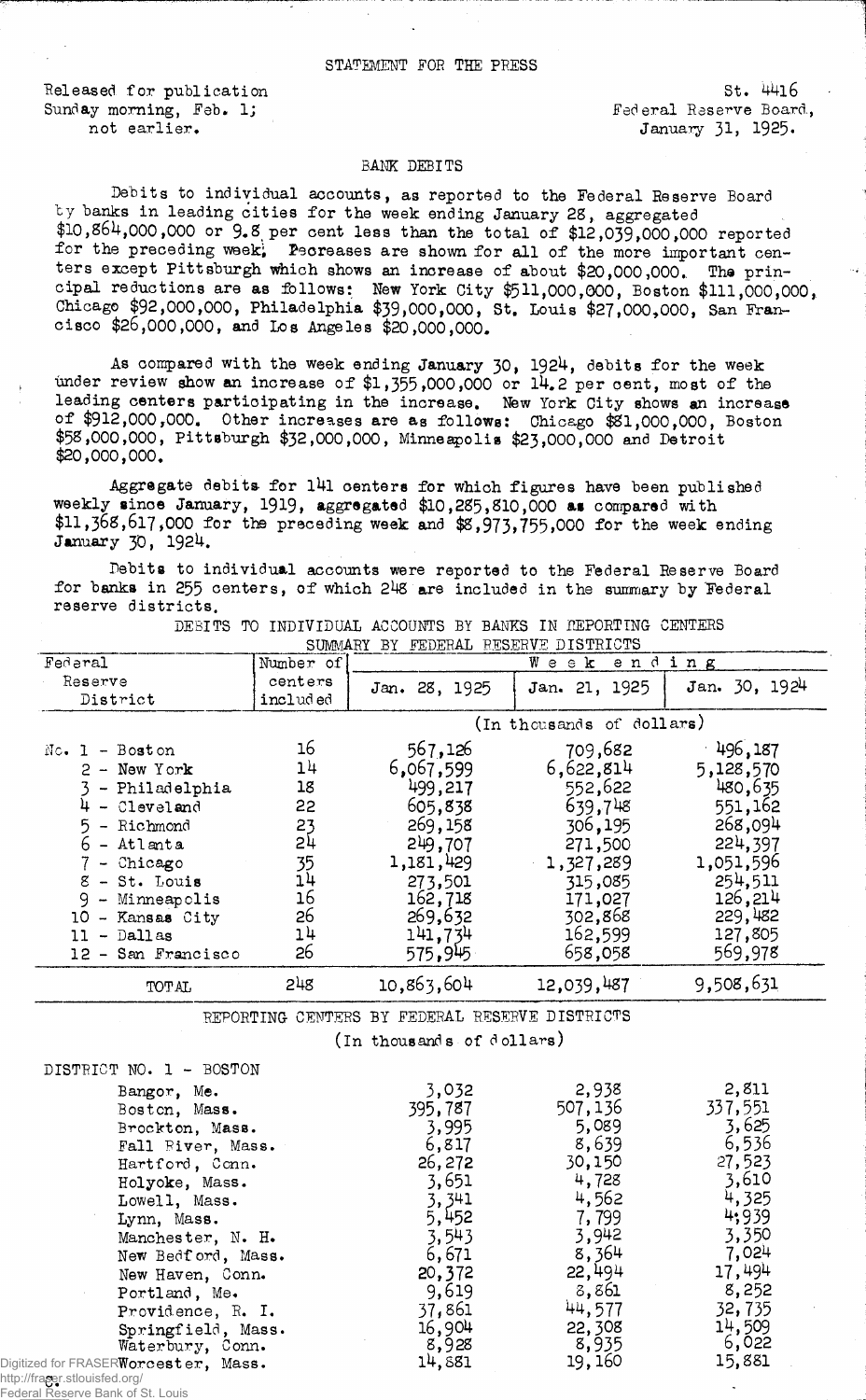|                                                                                                                                                                                                                                                                                                                                                                                                                                |                                                                                                                                                                                                             | DEBITS TO INDIVIDUAL ACCOUNTS BY BANKS IN REPORTING CENTERS<br>$W$ e e $K$                                                                                                                                    | St. 4416a                                                                                                                                                                                                    |
|--------------------------------------------------------------------------------------------------------------------------------------------------------------------------------------------------------------------------------------------------------------------------------------------------------------------------------------------------------------------------------------------------------------------------------|-------------------------------------------------------------------------------------------------------------------------------------------------------------------------------------------------------------|---------------------------------------------------------------------------------------------------------------------------------------------------------------------------------------------------------------|--------------------------------------------------------------------------------------------------------------------------------------------------------------------------------------------------------------|
|                                                                                                                                                                                                                                                                                                                                                                                                                                | Jan. 28, 1925                                                                                                                                                                                               | ending<br>Jan. 21, 1925                                                                                                                                                                                       | Jan. 30, 1924                                                                                                                                                                                                |
|                                                                                                                                                                                                                                                                                                                                                                                                                                |                                                                                                                                                                                                             | (In thousands of dollars)                                                                                                                                                                                     |                                                                                                                                                                                                              |
|                                                                                                                                                                                                                                                                                                                                                                                                                                |                                                                                                                                                                                                             |                                                                                                                                                                                                               |                                                                                                                                                                                                              |
| DISTRICT NO. 2 - NEW YORK                                                                                                                                                                                                                                                                                                                                                                                                      |                                                                                                                                                                                                             |                                                                                                                                                                                                               |                                                                                                                                                                                                              |
| Albany, N. Y.<br>Binghamton, N.Y.<br>Buffalo, N. Y.<br>Elmira, N.Y.<br>Jamestown, N.Y.                                                                                                                                                                                                                                                                                                                                         | 26,504<br>4,470<br>67,678<br>3,864<br>4,309                                                                                                                                                                 | 25,009<br>4,897<br>80,200<br>4,370<br>4,820                                                                                                                                                                   | 22,018<br>4,332<br>62,694<br>3,553<br>3,866                                                                                                                                                                  |
| Montclair, N. J.<br>Newark, N. J.<br>New York, N. Y.<br>Northern New Jersey Clearing                                                                                                                                                                                                                                                                                                                                           | 3,895<br>69,861<br>5,781,168                                                                                                                                                                                | 4,303<br>79,813<br>6,292,279                                                                                                                                                                                  | 3,113<br>64,919<br>4,868,735                                                                                                                                                                                 |
| House Association<br>Passaic, N. J.<br>Poughkeepsie, N. Y.<br>Rochester, N. Y.<br>Stamford, Conn.<br>Syracuse, N. Y.                                                                                                                                                                                                                                                                                                           | 44,855<br>7,887<br>3,347<br>33,216<br>2,432<br>14,113                                                                                                                                                       | 50,580<br>8,822<br>3,835<br>43,461<br>2,796<br>17,629                                                                                                                                                         | 39,599<br>6,459<br>2,742<br>31,255<br>2,292<br>12,993                                                                                                                                                        |
| DISTRICT NO. 3 - PHILADELPHIA                                                                                                                                                                                                                                                                                                                                                                                                  |                                                                                                                                                                                                             |                                                                                                                                                                                                               |                                                                                                                                                                                                              |
| Allentown, Pa.<br>Altoona, Pa.<br>Camien, N. J.<br>Chester, Pa.<br>Harrisburg, Pa.<br>Hazleton, Pa.<br>Johnstown, Pa.<br>Lancaster, Pa.<br>Lebanon, Pa.<br>Norristown, Pa.<br>Philadelphia, Pa.<br>Reading, Pa.<br>Scranton, Pa.<br>Trenton, N. J.<br>Wilkes-Barre, Pa.<br>Williamsport, Pa.<br>Wilmington, Del.<br>York, Pa.                                                                                                  | 5,956<br>3,282<br>12,867<br>5,016<br>8,657<br>2,886<br>5,020<br>5,255<br>1,523<br>1,020<br>381,540<br>8,806<br>18,200<br>12,704<br>10,353<br>3,472<br>8,344<br>4,316                                        | 7,722<br>3,395<br>14,472<br>6,154<br>10,507<br>3,499<br>5,085<br>6,981<br>1,830<br>922<br>420,864<br>9,734<br>17,100<br>14,079<br>11,922<br>4,095<br>9,061<br>5,200                                           | 6,489<br>3,306<br>12,009<br>4,688<br>8,314<br>2,878<br>$\frac{9}{2}$ , $\frac{276}{42}$<br>6,293<br>1,534<br>1,070<br>365,617<br>7,664<br>16,600<br>11,702<br>11,592<br>3,474<br>9,194<br>3,935              |
| DISTRICT NO. 4 - CLEVETAND<br>Akron, Ohio<br>Butler, Pa.<br>Canton, Ohio<br>Cincinnati, Ohio<br>Cleveland, Ohio<br>Columbus, Ohio<br>Connellsville, pa.<br>Dayton, Ohio<br>Erie, pa.<br>Greensburg, Pa.<br>Homestead, Pa.<br>Lexington, Ky.<br>Lima, Ohio<br>Lorain, Ohio<br>Oil City, Pa.<br>Pittsburgh, Pa.<br>Springfield, Ohio<br>Toledo, Ohio<br>Warren, Ohio<br>Wheeling, W. Va.<br>Youngstown, Ohio<br>Zanesville, Ohio | 18,652<br>2,017<br>10,543<br>71,633<br>134,703<br>27,397<br>1,057<br>13,708<br>6,557<br>5,226<br>778<br>7,137<br>3,645<br>1,521<br>3,052<br>223,453<br>4,958<br>37,966<br>3,069<br>9,951<br>16,095<br>2,720 | 21, 270<br>2,332<br>13,427<br>85,854<br>148,753<br>35,154<br>1,089<br>17,102<br>7,539<br>5,150<br>918<br>8,182<br>4,473<br>1,820<br>3,937<br>203,678<br>5,142<br>43,395<br>3,031<br>10,411<br>14,007<br>3,084 | 13,769<br>1,949<br>9,615<br>69,725<br>125,532<br>27,041<br>1,050<br>13,540<br>6,035<br>5,560<br>942<br>7,142<br>4,083<br>1,335<br>3,095<br>191, 179<br>4,220<br>36,145<br>3,388<br>10,434<br>12,840<br>2,543 |

 $\bullet$  $\bar{z}$ 

l,

 $\bar{\mathcal{A}}$ 

Digitized for FRASER http://fraser.stlouisfed.org/ Federal Reserve Bank of St. Louis

 $\bar{\Lambda}$ 

 $\overline{\phantom{0}}$ 

 $\cdot$  (

 $\mathbf{r}$ 

La.

 $\frac{1}{2}$ 

 $\mathcal{L}^2$ 

i<br>I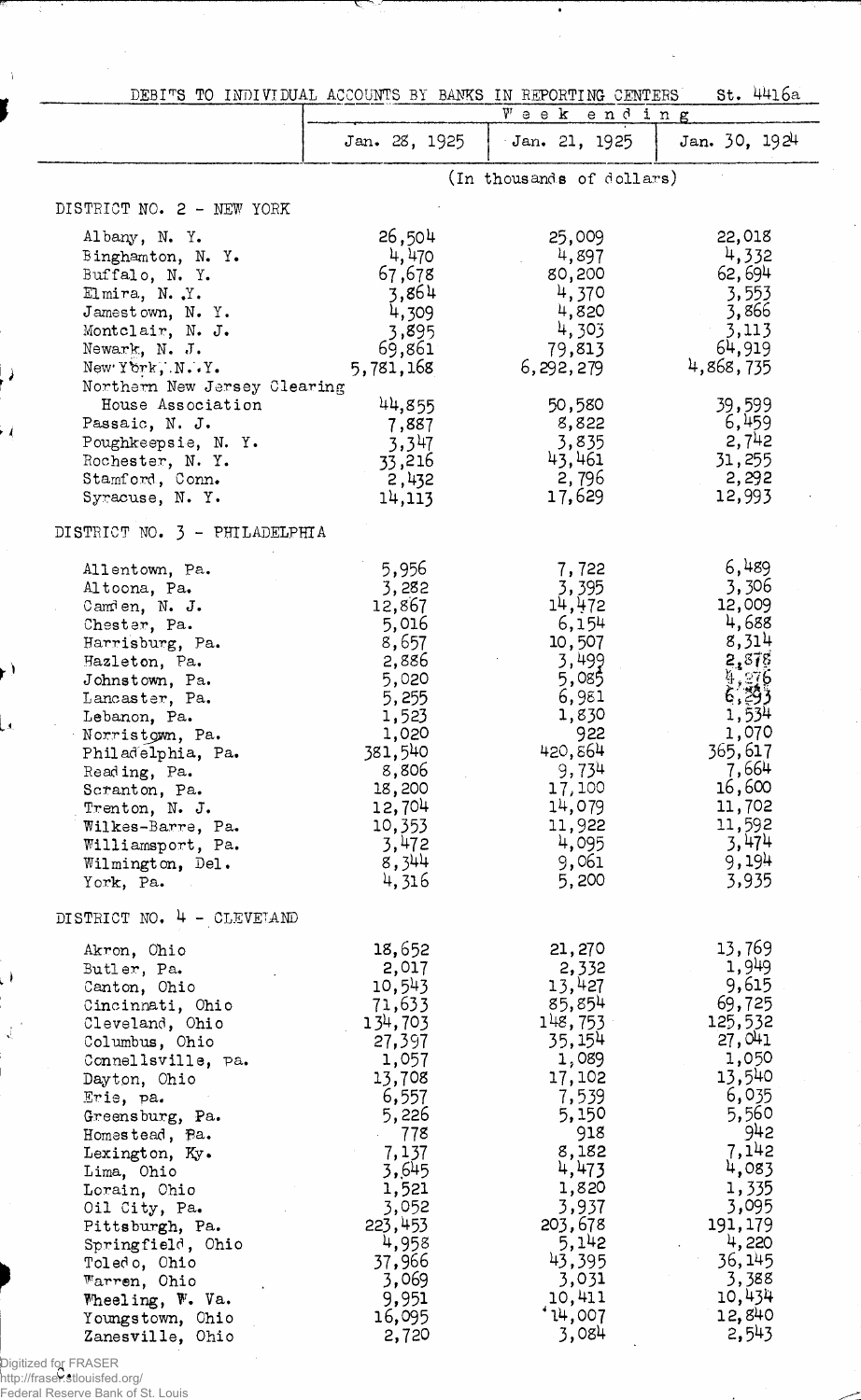| DEBITS TO INDIVIDUAL ACCOUNTS BY BANKS IN REPORTING CENTERS                                                                                                                                                                                                                                                                                                                                                                                                            |                                                                                                                                                                                                                  |                                                                                                                                                                                                                   | St. 4416b                                                                                                                                                                                                         |
|------------------------------------------------------------------------------------------------------------------------------------------------------------------------------------------------------------------------------------------------------------------------------------------------------------------------------------------------------------------------------------------------------------------------------------------------------------------------|------------------------------------------------------------------------------------------------------------------------------------------------------------------------------------------------------------------|-------------------------------------------------------------------------------------------------------------------------------------------------------------------------------------------------------------------|-------------------------------------------------------------------------------------------------------------------------------------------------------------------------------------------------------------------|
|                                                                                                                                                                                                                                                                                                                                                                                                                                                                        |                                                                                                                                                                                                                  | Weekending                                                                                                                                                                                                        |                                                                                                                                                                                                                   |
|                                                                                                                                                                                                                                                                                                                                                                                                                                                                        | Jan. 28, 1925                                                                                                                                                                                                    | Jan. 21, 1925                                                                                                                                                                                                     | Jan. 30, 1924                                                                                                                                                                                                     |
|                                                                                                                                                                                                                                                                                                                                                                                                                                                                        |                                                                                                                                                                                                                  | (In thousands of dollars)                                                                                                                                                                                         |                                                                                                                                                                                                                   |
| DISTRICT NO. 5 - RICHMOND                                                                                                                                                                                                                                                                                                                                                                                                                                              |                                                                                                                                                                                                                  |                                                                                                                                                                                                                   |                                                                                                                                                                                                                   |
| Asheville, N. C.<br>Baltimore, Md.<br>Charleston, S. C.<br>Charleston, W. Va.<br>Charlotte, N. C.<br>Columbia, S. C.<br>Cumberland, Md.<br>Danville, Va.<br>Durham, N. C.<br>Greensboro, N. C.<br>Greenville, S. C.<br>Hagerstown, Md.<br>Huntington, W. Va.<br>Lynchburg, Va.<br>Newport News, Va.<br>Norfolk, Va.<br>Raleigh, N. C.<br>Richmond, Va.<br>Roanoke, Va.<br>Spartanburg, S. C.<br>Washington, D. C.<br>Wilmington, N. C.<br>Winston-Salem, N. C.         | 4,187<br>81,959<br>6,227<br>7,363<br>9,865<br>4,922<br>1,736<br>2,699<br>4,374<br>4,289<br>4,879<br>1,918<br>6,111<br>4,662<br>1,724<br>15,224<br>7,030<br>32,156<br>5,433<br>3,099<br>47,712<br>4,351<br>7,238  | 6,607<br>93,440<br>7,002<br>18,623<br>10,172<br>4,500<br>1,931<br>2,877<br>5,472<br>5,150<br>5,568<br>2,349<br>6,890<br>4,894<br>1,611<br>16,299<br>6,430<br>31,210<br>5,863<br>3,875<br>52,056<br>4,756<br>8,620 | 4,959<br>88,600<br>5,768<br>- 6,986<br>9,685<br>5,355<br>1,799<br>2,570<br>4,807<br>4,671<br>5,403<br>2,050<br>5,355<br>3,880<br>1,477<br>16,329<br>6,800<br>29,637<br>4,932<br>2,796<br>42,476<br>4,807<br>6,952 |
| DISTRICT NO. 6 - ATLANTA<br>Albany, Ga.<br>Atlanta, Ga.<br>Augusta, Ga.<br>Birmingham, Ala.<br>Brunswick, Ga.<br>Chattanooga, Tenn.<br>Columbus, Ga.<br>Dothan, Ala.<br>El berton, Ga.<br>Jackson, Miss.<br>Jacksonville, Fla.<br>Knoxville, Tenn.<br>Macon, Ga.<br>Meridian, Miss.<br>Mobile, Ala.<br>Montgomery, Ala.<br>Nashville, Tenn.<br>Newnan, Ga.<br>New Orleans, La.<br>Pensacola, Fla.<br>Savannah, Ga.<br>Tampa, Fla.<br>Valdosta, Ga.<br>Vicksburg, Miss. | 930<br>30,497<br>5,959<br>27,036<br>572<br>8,070<br>2,612<br>896<br>272<br>4,160<br>15,575<br>6,258<br>4,972<br>3,370<br>6,875<br>4,403<br>19,924<br>548<br>80,977<br>1,806<br>8,851<br>12,042<br>1,285<br>1,817 | 968<br>35,506<br>5,537<br>31,934<br>564<br>10,073<br>3,349<br>880<br>277<br>4,500<br>17,483<br>7,757<br>4,759<br>3409<br>8,375<br>5,987<br>18,470<br>616<br>86,662<br>1,691<br>8,034<br>11,491<br>1,029<br>2, 149 | 960<br>29,263<br>6,154<br>20,181<br>697<br>7,036<br>2,168<br>586<br>257<br>3,482<br>12,635<br>6,771<br>4,195<br>2,598<br>6,313<br>5,104<br>16,372<br>350<br>78,606<br>1,367<br>9,371<br>7,182<br>963<br>1,786     |

 $\ddot{\phantom{1}}$  .

 $\circ$  .

 $\overline{\phantom{a}}$ 

 $\bar{\mathcal{A}}$ 

نمبا

 $\cdot$ 

 $\ddot{\phantom{0}}$ 

 $\mathbf{r}$ 

فمبا

 $\downarrow$ 

 $\frac{1}{2}$ 

Digitized for FRASER http://fraser.stlouisfed.org/ Federal Reserve Bank of St. Louis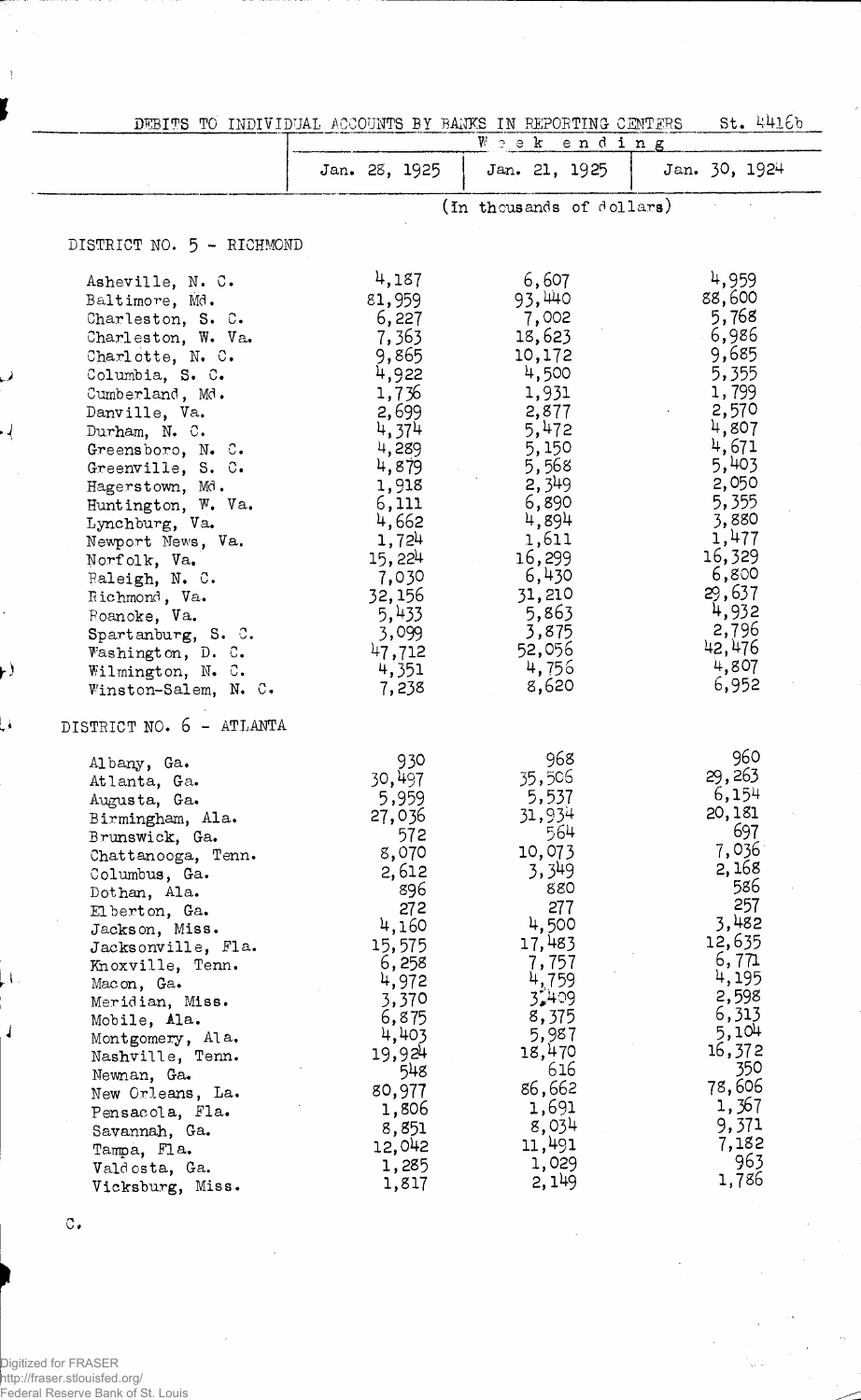| St. 4416c<br>DEBITS TO INDIVIDUAL ACCOUNTS BY BANKS IN REPORTING CENTERS<br><b>Week</b><br>ending |                 |                           |                  |
|---------------------------------------------------------------------------------------------------|-----------------|---------------------------|------------------|
|                                                                                                   | Jan. 28, 1925   |                           | Jan. $30, 1924$  |
|                                                                                                   |                 | Jan. 21, 1925             |                  |
|                                                                                                   |                 | (In thousands of dollars) |                  |
| DISTRICT NO. 7 - CHICAGO                                                                          |                 |                           |                  |
|                                                                                                   |                 |                           |                  |
| Adrian, Mich.                                                                                     | 734             | 1,139                     | 731              |
| Aurora, Ill.<br>Bay City, Mich.                                                                   | 2,823<br>3,863  | 3,521<br>2,865            | 2,434<br>2,678   |
| Bloomington, Ill.                                                                                 | 2,196           | 2,627                     | 2,234            |
| Cedar Rapids, Iowa                                                                                | 9,504           | 9,720                     | 6,439            |
| Chicago, Ill.                                                                                     | 731,300         | 824,100                   | 651,051          |
| Danville, Ill.                                                                                    | 2,751           | 3,340                     | 3,200            |
| Davemport, Iowa                                                                                   | 5,988           | 8,494                     | 5,927            |
| Decatur, Ill.                                                                                     | 3,721           | 4,586                     | 2,795            |
| Des Moines, Iowa                                                                                  | 14,324          | 16, 217                   | 15,251           |
| Detroit, Mich.                                                                                    | 168,708         | 180,537                   | 149,004          |
| Dubuque, Iowa<br>Flint, Mich.                                                                     | 2,978<br>5,562  | 3,759<br>8,030            | 3,408<br>7,077   |
| Fort Wayne, Ind.                                                                                  | 9,228           | 10,040                    | 7,721            |
| Gary, Ind.                                                                                        | 5,152           | 3,724                     | 4,153            |
| Grand Rapids, Mich.                                                                               | 16,792          | 23,193                    | 14,160           |
| Green Bay, Wis.                                                                                   | 2,573           | 3,090                     | 2,489            |
| Hammond, Ind.                                                                                     | 4,111           | 4,120                     | 3,950            |
| Indianapolis, Ind.                                                                                | 34,125          | 39,899                    | 30,838           |
| Jackson, Mich.                                                                                    | 2,612           | 5,311                     | 4,449            |
| Kalamazoo, Mich.                                                                                  | 4,300           | 5,333                     | 3,828<br>6,260   |
| Lansing, Mich.<br>Mason City, Iowa                                                                | 6,738<br>2,211  | 8,483<br>2,503            | 1,730            |
| Milwaukee, Wis.                                                                                   | 61,852          | 68,940                    | 56,976           |
| Moline, Ill.                                                                                      | 1,503           | 2,081                     | 1,130            |
| Muscatine, Iowa                                                                                   | 1,151           | 1,401                     | 1,074            |
| Oshkosh, Wis.                                                                                     | 2,900           | 3,200                     | 2,200            |
| Peoria, Ill.                                                                                      | 10,901          | 11,368                    | 8,748            |
| Rockford, Ill.                                                                                    | 5,571           | 7,752                     | 4,369            |
| Saginaw, Mich.                                                                                    | 6,440           | 5,778                     | 5,466            |
| Sioux City, Iowa                                                                                  | 21,853          | 23,432                    | 17,768           |
| South Bend, Ind.<br>Springfield, Ill.                                                             | 8,730<br>8,643  | 9,201<br>10,035           | 7,301<br>6,197   |
| Terre Haute, Ind.                                                                                 | 5,574           | 5,060                     | 5,234            |
| Waterloo, Iowa                                                                                    | 3,517           | 4,410                     | 3,326            |
| DISTRICT NO. 8 - ST. LOUIS                                                                        |                 |                           |                  |
|                                                                                                   |                 |                           |                  |
| East St. Louis and Nat'l<br>Stock Yards, Ill.                                                     | 8,894           | 9,968                     | 9,781            |
| Eldorado, Ark.                                                                                    | 1,630           | 1,652                     | 1,291            |
| Evansville, Ind.                                                                                  | 7,670           |                           | 6,421            |
| Fort Smith, Ark.                                                                                  | 2,996           | $\frac{8,392}{3,442}$     | 2,267            |
| Greenville, Miss.                                                                                 | 1,065           | 1,075                     | 983              |
| Helena, Ark.                                                                                      | 1,198           | 1,237                     | 1,310            |
| Little Rock, Ark.                                                                                 | 14,438          | 17,323                    | 12,042           |
| Louisville, Ky.                                                                                   | 42,294          | 46,836                    | 38,401<br>31,950 |
| Memphis, Tenn.<br>Owensboro, Ky.                                                                  | 33,814<br>1,629 | 37,285<br>1,932           | 1,431            |
| Quincy, Ill.                                                                                      | 2,365           | 2,489                     | 2,110            |
| St. Louis, Mo.                                                                                    | 152,400         | 179,000                   | 142,803          |
| Sedalia, Mo.                                                                                      | 787             | 1,605                     | 858              |
| Springfield, Mo.                                                                                  | 2,321           | 2,849                     | 2,863            |
|                                                                                                   |                 |                           |                  |

 $\bullet$ 

 $\overline{C}_{\bullet}$ 

 $\bar{\mathcal{A}}$ 

ز .

P)

 $\mathbf{R}$ 

Ų

 $\overline{1}$ 

Digitized for FRASER<br>http://fraser.stlouisfed.org/<br>Federal Reserve Bank of St. Louis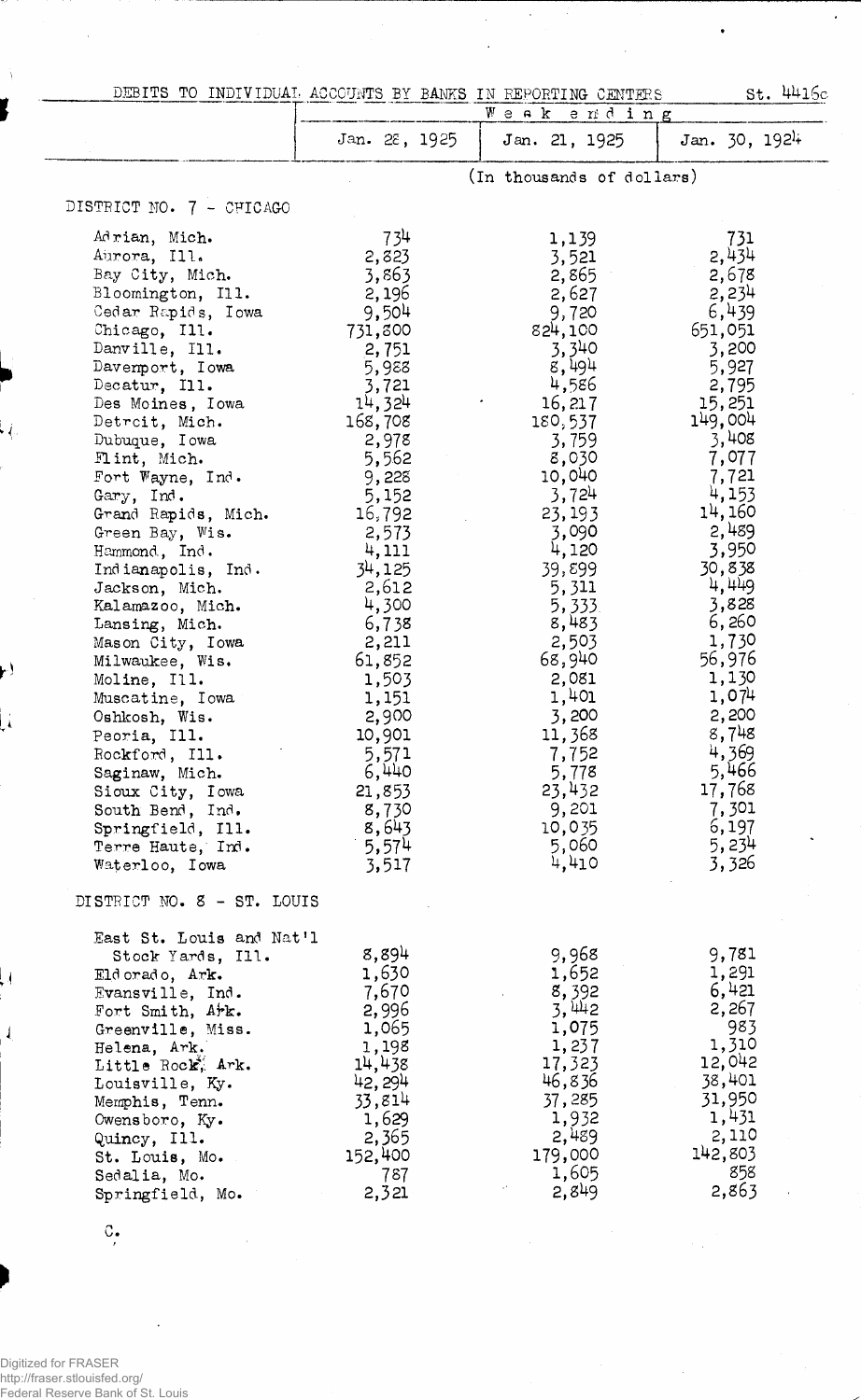|                                                                                                                                                                                                                                                                                                                                                                                                                                                                                                                                                                                                         | DEBITS TO INDIVIDUAL ACCOUNTS BY BANKS IN REPORTING CENTERS                                                                                                                                                                                                     |                                                                                                                                                                                                                                                                    | $st.$ 44160.                                                                                                                                                                                                                         |
|---------------------------------------------------------------------------------------------------------------------------------------------------------------------------------------------------------------------------------------------------------------------------------------------------------------------------------------------------------------------------------------------------------------------------------------------------------------------------------------------------------------------------------------------------------------------------------------------------------|-----------------------------------------------------------------------------------------------------------------------------------------------------------------------------------------------------------------------------------------------------------------|--------------------------------------------------------------------------------------------------------------------------------------------------------------------------------------------------------------------------------------------------------------------|--------------------------------------------------------------------------------------------------------------------------------------------------------------------------------------------------------------------------------------|
|                                                                                                                                                                                                                                                                                                                                                                                                                                                                                                                                                                                                         |                                                                                                                                                                                                                                                                 | Week ending                                                                                                                                                                                                                                                        |                                                                                                                                                                                                                                      |
|                                                                                                                                                                                                                                                                                                                                                                                                                                                                                                                                                                                                         | Jan. 28, 1925                                                                                                                                                                                                                                                   | Jan. 21, 1925                                                                                                                                                                                                                                                      | Jan. 30, 1924                                                                                                                                                                                                                        |
|                                                                                                                                                                                                                                                                                                                                                                                                                                                                                                                                                                                                         |                                                                                                                                                                                                                                                                 | (In thousands of dollars)                                                                                                                                                                                                                                          |                                                                                                                                                                                                                                      |
| DISTRICT NO. 9 - MINNEAPOLIS                                                                                                                                                                                                                                                                                                                                                                                                                                                                                                                                                                            |                                                                                                                                                                                                                                                                 |                                                                                                                                                                                                                                                                    |                                                                                                                                                                                                                                      |
| Aberdeen, S. D.<br>Billings, Mont.<br>Dickinson, N. D.<br>Duluth, Minn.<br>Fargo, N. D.<br>Grand Forks, N. D.<br>Helena, Mont.<br>Jamestown, N. D.<br>La Crosse, Wis.<br>Minneapolis, Minn.<br>Minot, N. D.<br>Red Wing, Minn.<br>St. Paul, Minn.<br>Sioux Falls, S. D.<br>South St. Paul, Minn.<br>Superior, Wis.<br>Vinona, Minn.                                                                                                                                                                                                                                                                     | 1,272<br>1,372<br>298<br>17,498<br>2,037<br>1,556<br>1,751<br>551<br>1,902<br>88,705<br>978<br>536<br>39, 104<br>2,918<br>-<br>1,411<br>829                                                                                                                     | 1,425<br>1,804<br>389<br>16,561<br>2,312<br>1,702<br>2,213<br>504<br>2,522<br>95,919<br>1,099<br>592<br>$-38,070$<br>3,040<br>9,196<br>1,695<br>1,180                                                                                                              | 1,122<br>1,258<br>302<br>10,364<br>$-2,008$<br>1,124<br>1,689<br>382<br>2,125<br>65,754<br>734<br>462<br>34,054<br>$-2,411$<br>4,812<br>$-1,469$<br>956                                                                              |
| DISTRICT NO. 10 - KANSAS CITY<br>Atchison, Kans.<br>Bartlesville, Okla.<br>Casper, Wyo.<br>Cheyenne, Wyo.<br>Colorado Springs, Colo.<br>Denver, Colo.<br>Enid, Okla.<br>Fremont, Neb.<br>Grand Junction, Colo.<br>Guthrie, Okla.<br>Hutchinson, Kans.<br>Independence, Kans.<br>Joolin, Mo.<br>Kansas City, Kans.<br>Kansas City, Mo.<br>Lawrence, Kans.<br>Lincoln, Neb.<br>McAlester, Okla.<br>Muskogee, Okla.<br>Oklahoma City, Okla.<br>Okmulgee, Okla.<br>Omaha, Neb.<br>Parsons, Kans.<br>Pittsburg, Kans.<br>Pueblo, Colo.<br>St. Joseph, Mo.<br>Topeka, Kans.<br>Tulsa, Okla.<br>Wichita, Kans. | 1,526<br>2,822<br>2,127<br>1,601<br>3,024<br>37,831<br>2,668<br>720<br>561<br>606<br>3,401<br>1,403<br>4,953<br>4,822<br>74, 424<br>1,139<br>5,848<br>994<br>2,992<br>18,269<br>2,195<br>47,075<br>690<br>1,461<br>3,233<br>14,837<br>3,953<br>19,604<br>11,523 | 1,687<br>2,181<br>3,110<br>1,293<br>3,575<br>40,364<br>2,812<br>759.<br>638<br>644<br>4,567<br>2,323<br>3,813<br>4,367<br>86,983<br>1,164<br>6,742<br>1,176<br>2,814<br>19,499<br>2,182<br>50,455<br>613<br>1,310<br>4,398<br>21, 145<br>5,036<br>19,554<br>14,831 | 1,227<br>1,897<br>2,635<br>36,329<br>2,492<br>690<br>443<br>697<br>2,053<br>1,599<br>2,875<br>4,192<br>64,613<br>1,037<br>5,405<br>1,271<br>13,604<br>1,278<br>37,945<br>480<br>1,580<br>4,613<br>12,940<br>2,831<br>16,361<br>8,395 |

c.

 $\cdot$  (

 $\frac{1}{2}$ 

Digitized for FRASER http://fraser.stlouisfed.org/ Federal Reserve Bank of St. Louis